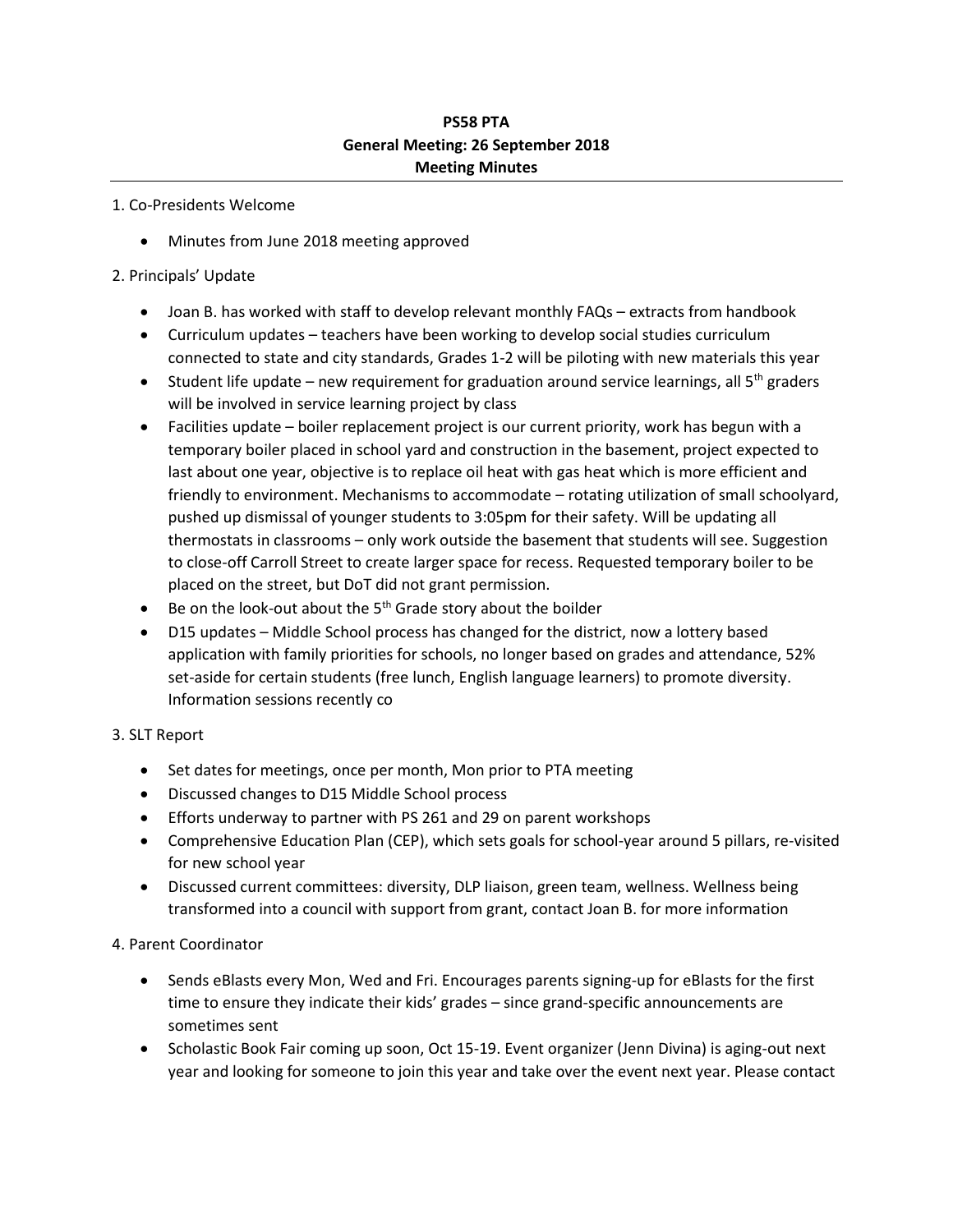Jenn via Konstella with any suggestions. Sold ~\$22k worth of books to raise \$5,236 for the school.

- 5. Financial Report
	- $\bullet$  Budgeted this year to take in about \$300k and spend a little more than that this year taking advantage of the surplus from last year
	- 2018-19 budget to be approved officially at next meeting
	- One proposed change to current draft budget from Rachel Killian, Enrichment Coordinator. Request to increase ICP budget by \$9k this year, in order to extend chess to 4<sup>th</sup> grade, introduce new service learning project for  $5<sup>th</sup>$  grade, and cover Kindergarten music (14 weeks with Amas Musical Theater – supported by \$10k grant applied for and received over the summer, filling gap created by Mr C's new role). Increase does not cover all new initiative costs, but they are off-set by surplus from last year.
	- Review of ICP for each grade...
		- o PreK: 1 6-week project with Materials for the Arts leading music and art with recycled materials, Outrageous Pets with live animals in each classroom, Author visit, Puppeteer storytelling
		- o K: Broadway musical review (14 week, Amas Musical Theater), MAT residency, Puppeteer storytelling, Outrageous Pets
		- o Grade 1: Chess (15 weeks), 6-week residency with Brooklyn Ballet, Outrageous Pets, 1 day weather workshop
		- o Grade 2: NYC Ballet Tales (12 weeks), Chess (14 weeks), League of Young Inventors partnership (Brooklyn Bridge project)
		- o Grade 3: MET Opera program (20 week), EarthDome, Trout program (year-long), Chess, Mano a Mano workshop (1 day)
		- o Grade 4: Ballroom dance (20 lesson program) with Dancing Classrooms, Birds of Prey workshop, Lenape Wigwam workshop, Theaterworks performance, additional Native American program being considered, Chess
		- o Grade 5: Ballroom dance, Mano a Mano workshop, Outrageous Pets, Gowanus Project (custom curriculum based on canal), Anne Frank Museum drama-based program (6 weeks), New service learning projects
		- $\circ$  Field Trips are separate from ICP. Currently the best way to manage trips is collecting funds as cash and collecting permission through trip slips. Aware of suggestions for alternatives. Effort made to request funds in round amounts. No student is ever excluded from a trip for financial reasons – contact Joan B. with any concerns about trip costs. Clarification that exact trip fees are not required – Ok to round-up, extra money will be applied to covering costs of same trip. Encouragement to contact Rachel at rkilian@ps58online.org
- 6. Committee Chairs
	- Fundraising
		- o Report of results from 2017-18 Fundraising & Programming Survey
		- $\circ$  Meet & Greet: New event coming up soon to gather socially, share more personally what the PTA will be doing this year, and soft launch the Direct Appeal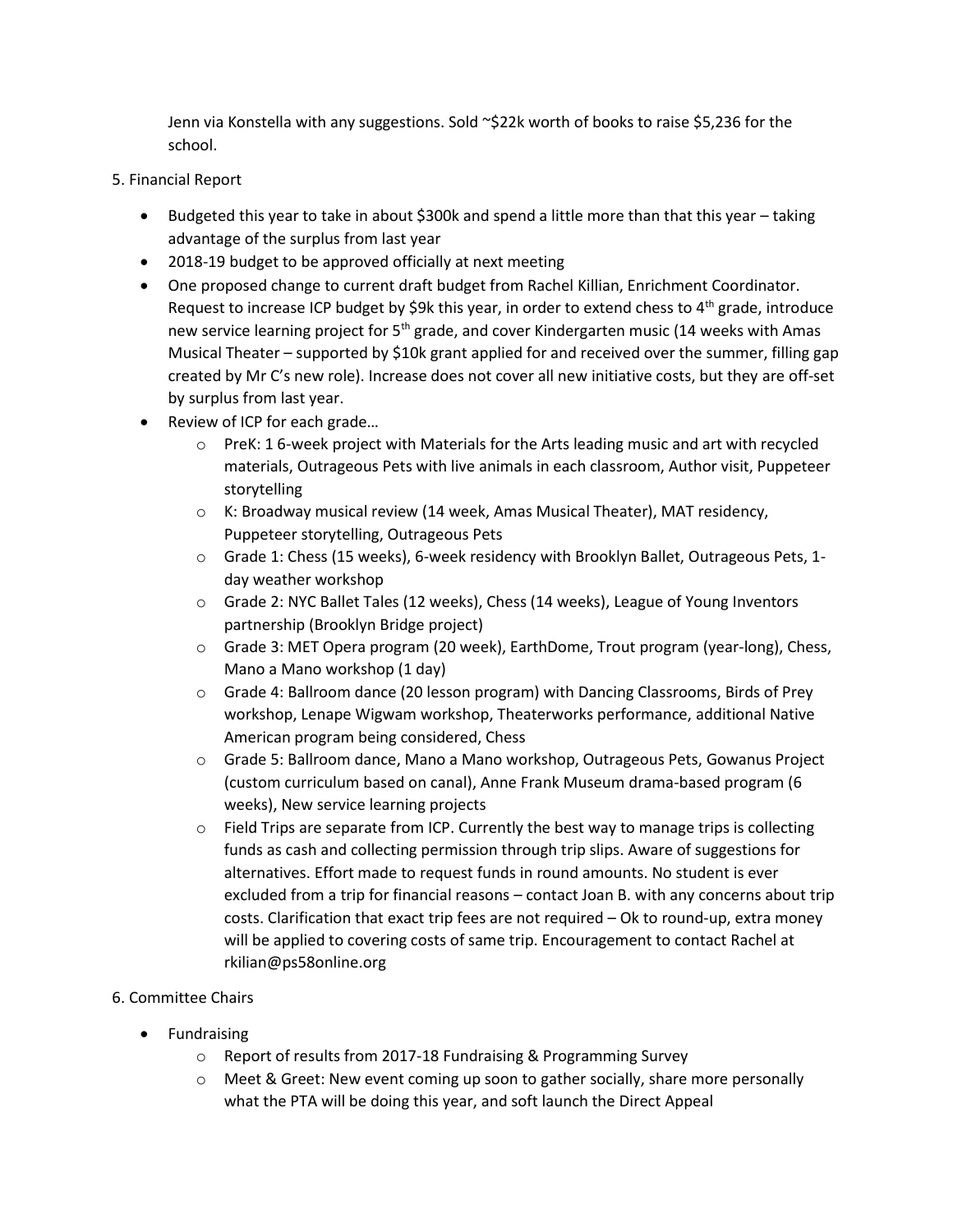- o Merchandise: Successful pilot last year, will build upon this year, volunteers welcome to help
- $\circ$  Holiday Fair: Successful pilot last year, will expand this year, volunteers welcome to help
- o Spring Auction: Hold on Bell House for March 16. Will start brainstorming meetings in two months and begin planning in earnest after the holiday break.
- Operations
	- $\circ$  Two-pronged focus this year: 1. Creating online store for merchandise 2. Streamlining PTA operations and communicating them better, how to expand reach of PTA beyond meetings and expand participation. If you have any thoughts about pain points and opportunities, please share them to incorporate into our work. Will be starting with improvements to supply closet
- Correspondence
	- $\circ$  Trying to ensure that everyone is using Konstella, quick user guide available to help get parents started, currently working on companion guide for Class Parents
	- o Trying this year to streamline communication from PTA
	- o Encouragement to take three steps…
	- 1. Register
	- 2. Join/update child's classroom
	- 3. Check Konstella Feed and Calendar regularly will be updating frequently, alleviating need to search back through e-mails
- Volunteer Coordinators
	- o Class Parent list recently approved
	- o Initial Class Parent breakfast in early October
- Community Events
	- o Separate from Fundraising objective is to get entire school together for fun
	- o Legacy events -- Movie Night, Game Night, Costume Carnival
	- o New events Parents night out/dance, community service opportunities
	- $\circ$  First event coming up on Oct 26 Costume Carnival, need many volunteers to prepare for and conduct event, volunteer sign-up will be published soon
	- o Rummage sale coming up in early November
- Arts & Culture: Talent Show and International Food Festival coming up in the Spring
- Mini-Grants: Over \$30k awarded in two categories: classroom grants and grade-wide curriculum grants
- Lice Program: First lice check 10/22 with information to be sent home later this week

7. New Business

- Greenhouse: Meeting on 9/28 to begin process of raising money to construct new greenhouse, volunteers welcome
- Community Involvement: New initiative focused on PS58 involvement with community and equity across schools, looking for volunteers interested in this topic to shape this initiative
- Clean Team: Steam cleaning of all rugs has been approved and will be conducted soon, Looking for volunteers to help with ongoing efforts of team
- DLP Liaison: currently working to find funds for DLP to meet its own needs (e.g., adding new books to program), conducting book fair in Nov to raise funds for program